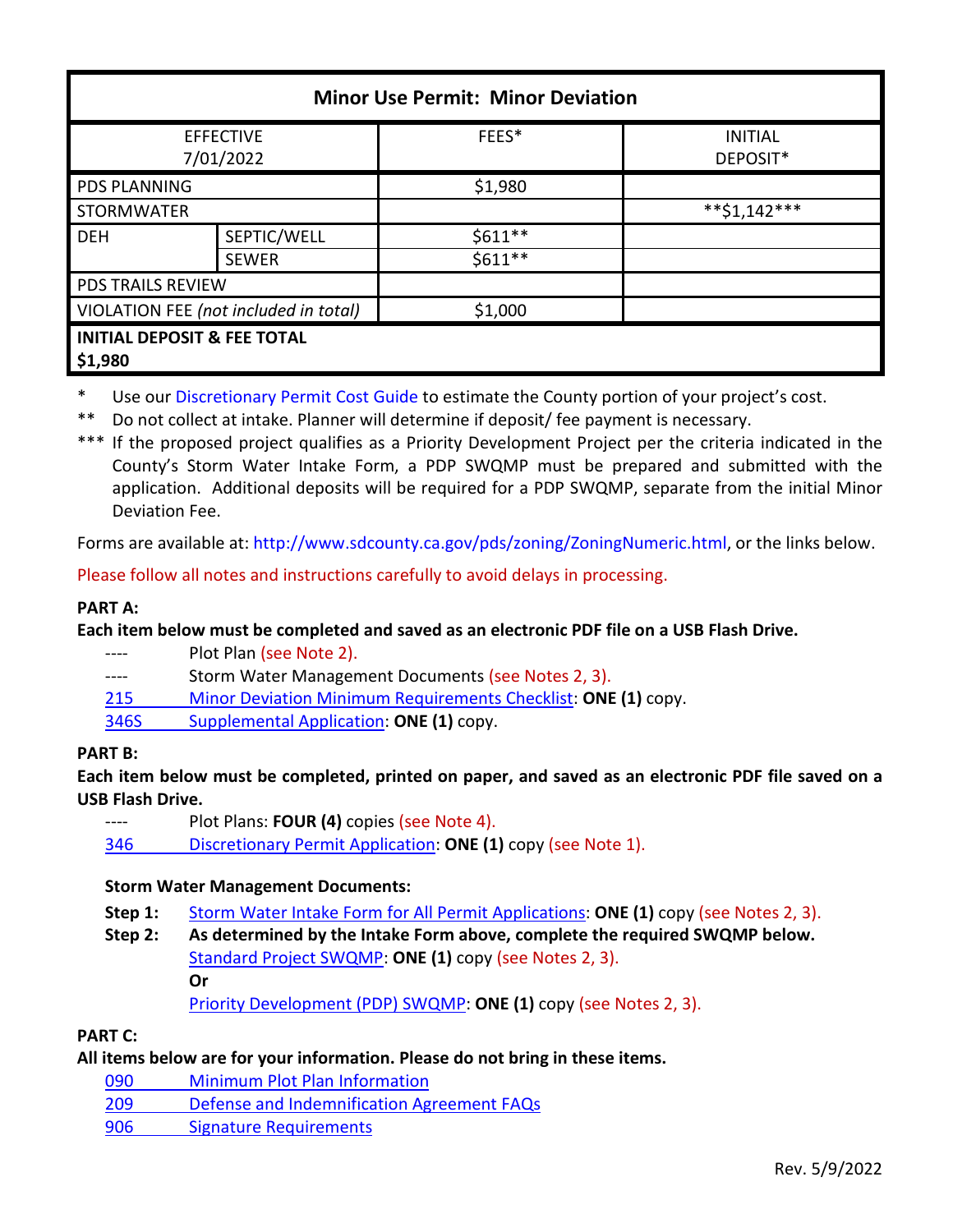## **NOTES:**

# 1. **IMPORTANT:**

A Registered Property Owner **MUST SUBMIT** a **Signed Letter of Authorization** for an Agent if; An Authorized Agent signs the PDS-346 form and is not the registered owner of the parcel. Or, the parcel is owned by two or more registered owners.

Or, not all of the registered owners are signing the PDS-346 form.

Or, the Authorized Agent is not the Financially Responsible Party.

Or, the parcel is owned by a Corporation.

## **ADDITIONALLY:**

Financially Responsible Party **MUST SIGN** form PDS-126. Financially Responsible Party **INFORMATION MUST MATCH EXACTLY** on form PDS-126 Authorized Agent **may sign** form PDS-346 **ONLY IF ATTACHED** to a **Signed Letter of Authorization.** 

- 2. Save each complete Study, Report, Plot Plan, Map, etc., as an electronic PDF file onto ONE (1) USB Flash Drive. Provide only ONE (1) USB Flash Drive. Submit only the requested files. Files CANNOT have any security restrictions or passwords. Please name each PDF file on the USB Flash Drive based on the "Title or Type" of document being submitted (examples: Plot Plan, Resource Protection Study, Grading Plan). Please note: the USB Flash Drive will not be returned.
- 3. The Storm Water Intake Form determines whether a project requires a Standard SWQMP or Priority Development Project (PDP) SWQMP. These forms and documents must be submitted on paper and as PDF files on the USB Flash Drive and have all required signatures.
- 4. Plot plans, elevation drawings, floor plans, etc. (must be at least 11" x 17") are to be stapled together in sets and folded to 8½" x 11" with the lower right-hand corner exposed.
- 5. Provide on plot plan a summary table and square footages of all existing and proposed structures/uses.
- 6. Provide a detailed description of proposed Minor Deviation.
- 7. If project is a violation, plans must have Code Compliance Officer's stamp before accepting the application.
- 8. **Create and Print on the Plot Plans a Cumulative Change Table** (see example below). Indicate proposed change in percentage (%). Any changes of 10% or less, requires approval of a Minor Deviation. Any changes of more than 10%, requires approval of a Modification of the approved discretionary permit.

| Project #                                                                                                                                                                                          | Approved<br><b>Square</b><br>Footage | <b>Description</b>                             | Percentage<br>Change |  |
|----------------------------------------------------------------------------------------------------------------------------------------------------------------------------------------------------|--------------------------------------|------------------------------------------------|----------------------|--|
| P00-000                                                                                                                                                                                            | 18,580                               | <b>Retail Store</b>                            | Baseline             |  |
| P00-000M <sup>1</sup>                                                                                                                                                                              | 19,741                               | Retail Store & addition                        | Plus 6.25%           |  |
| P00-000M <sup>2</sup>                                                                                                                                                                              | 20,066                               | Retail Store, addition & storage area          | Plus 1.75%           |  |
| P00-000M <sup>3</sup>                                                                                                                                                                              | Proposed 20,345                      | Retail Store, addition & storage area addition | Plus 1.50%           |  |
| <b>Net Change</b>                                                                                                                                                                                  | 1,765                                | Retail Store, addition & storage area addition | Total 9.5%*          |  |
| *This project has brought the net change to 9.5%. Any future changes may not exceed 0.5% in order to<br>qualify for a Minor Deviation. Any change beyond a cumulative 10% requires a Modification. |                                      |                                                |                      |  |

#### **Cumulative Change Table (example)**